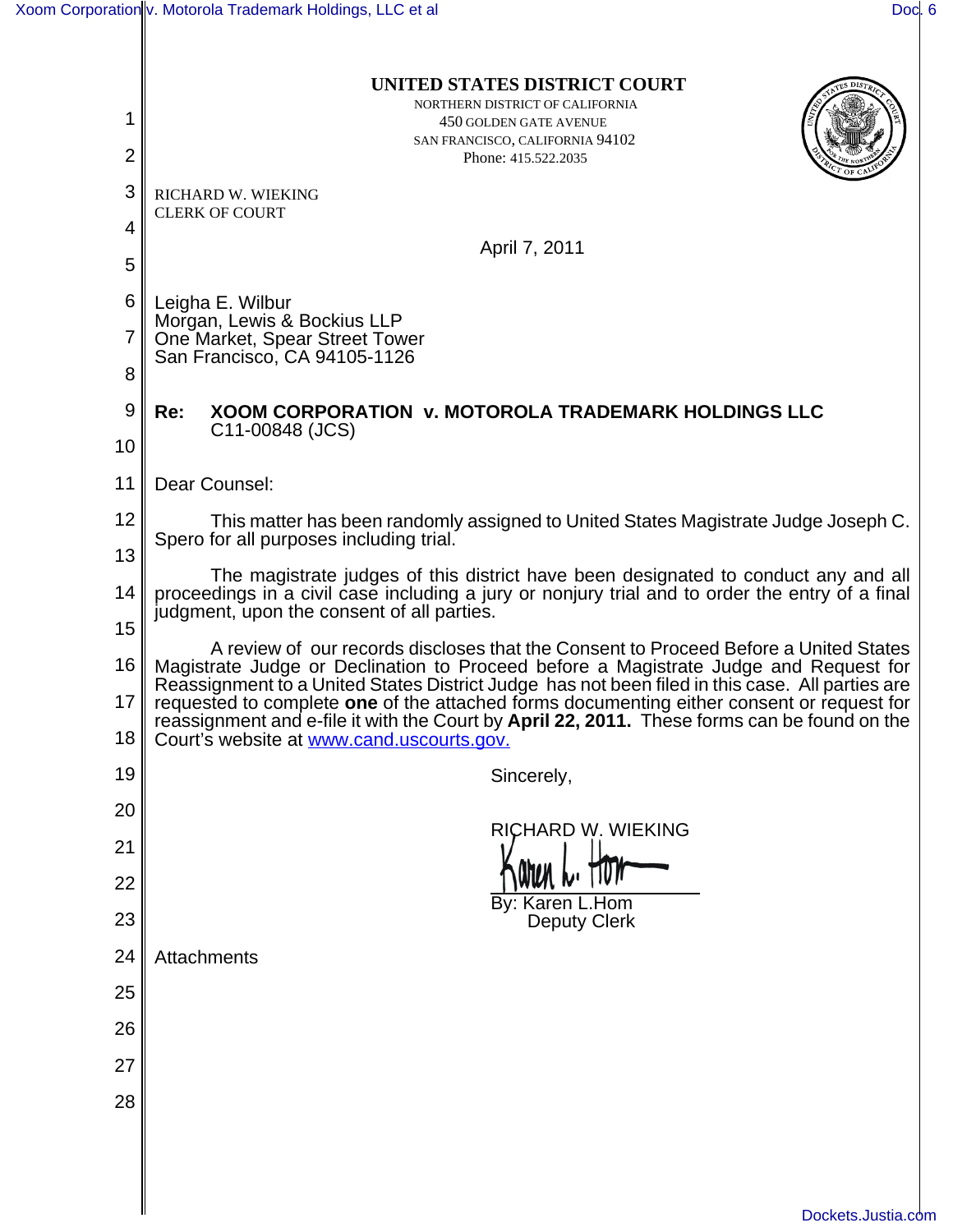

United States District Court **United States District Court** For the Northern District of California For the Northern District of California